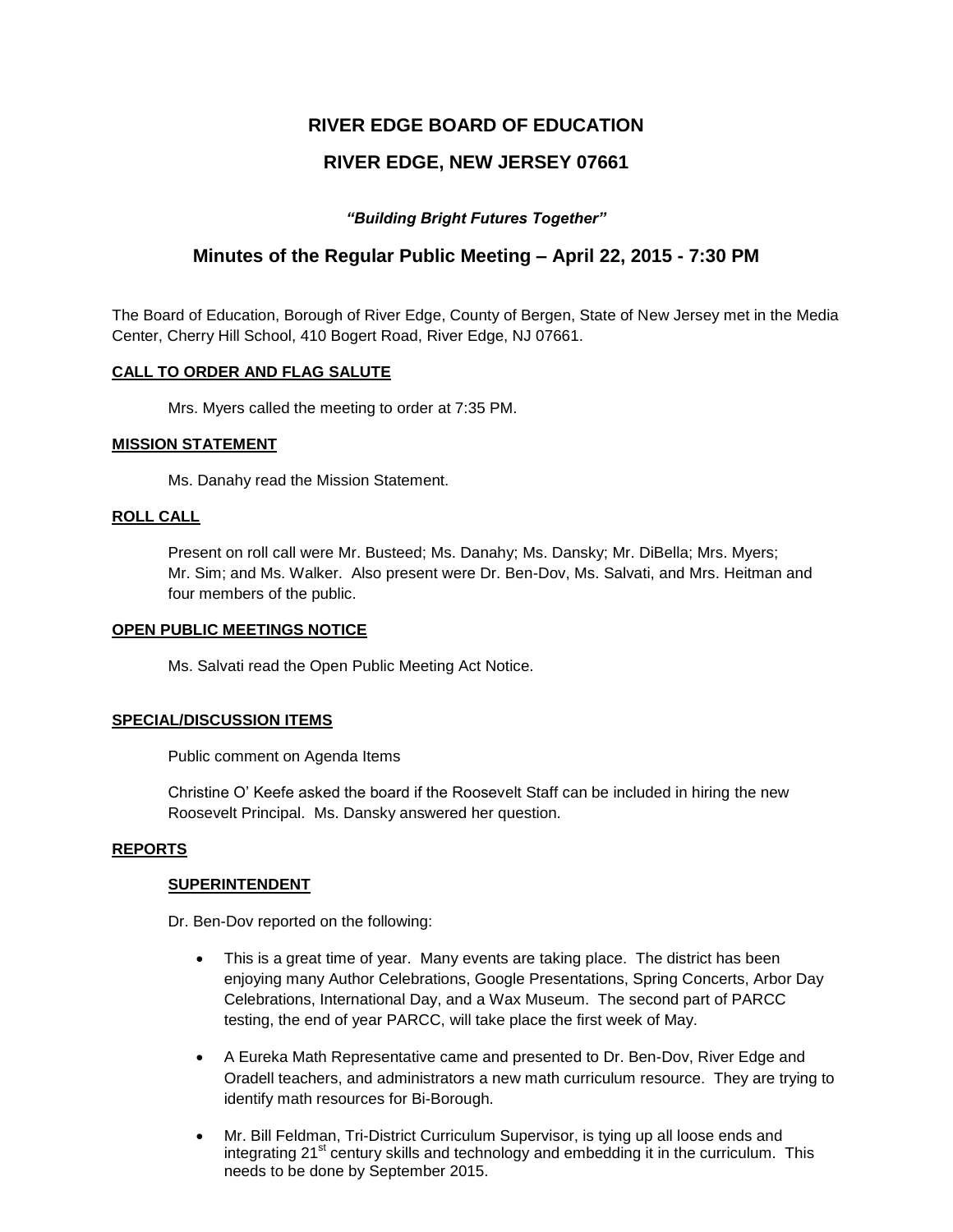- About 100 resumes have come in for the Bi-Borough Curriculum Supervisor position and Dr. Ben-Dov and Mr. Wilson are in the process of reviewing them.
- Dr. Ben-Dov is working with the Principals on the 2015 2016 staffing needs. Dr. Ben-Dov stated the district had some great leave replacement teachers to use for next school year.
- **•** There are many community events and meetings to report on. On April 18<sup>th</sup> the River Edge Run Fun took place. Twenty five River Edge teachers were present! Dr. Ben-Dov thanked the teachers that helped with the run. There was a meeting with representation of the Mayor and Council on Monday April 20<sup>th</sup> regarding Cherry Blossom Park. The River Edge Korean Network met on April 16<sup>th</sup> and Dr. Ben-Dov attended the meeting and responded to questions. Dr. Ben-Dov held her  $2^{nd}$  Cup of Coffee Monday evening. DEAC committee met on April 21<sup>st</sup>. Dr. Ben-Dov is planning one more Literacy Night for grades 3-6 sometime in May.

# **PRINCIPAL**

Mrs. Heitman reported on the following:

- Mrs. Heitman congratulated the 2014-2015 Teachers of the Year. Cherry Hill's Teacher of the Year is Kaitlyn Burke, Roosevelt's Teacher of the Year is Julie Fallon, and Ashley Gargiulo for New Bridge Center.
- NBC had a Penguin Assembly on Wednesday, April 1st. The kids had a blast and enjoyed learning about the penguins.
- Kindergarten and first grade students had chrome book lessons in their classrooms. The students did very well with it and enjoyed the hands on experience.
- Kindergarten Orientation is will be next month. Cherry Hill will have orientation on Wednesday, May 6<sup>th</sup> and Roosevelt will have it on Thursday, May 7<sup>th</sup>.
- Roosevelt's Spring Concert was held on Tuesday, April 21 $^{\text{st}}$  and it was an excellent concert. Cherry Hill will have their Spring Concert on Thursday, April 23<sup>rd</sup>.
- Roosevelt and Cherry Hill's Art Show will be on Wednesday, April 29<sup>th</sup>.
- Mrs. Myers came into speak to the  $6<sup>th</sup>$  graders regarding the  $6<sup>th</sup>$  Grade Board of Eduation Meeting that will take place on May  $20<sup>th</sup>$ .
- Mrs. Rosen attended at Cyber Safety Workshop on Internet Safety for Parents. It was held on Tuesday, April 14th at the River Dell School.
- Arbor Day Celebrations will take place on Friday April  $24<sup>th</sup>$  at both schools.
- The River Edge Mayor came in last week to read to our  $1<sup>st</sup>$  grade students for the Mayor's Book Club.

# **BOARD SECRETARY**

Ms. Salvati reported on the following:

- The Library entry on Discovery Road will be the new entrance/exist for board meetings at the Cherry Hill School. Board Members will get swipe card to enter both buildings.
- The budget has been approved by the County Superintendent. There will be a public notice published in the Bergen Record on Thursday.
- The Public Hearing on the Budget will be at the May  $6<sup>th</sup>$  Board Meeting.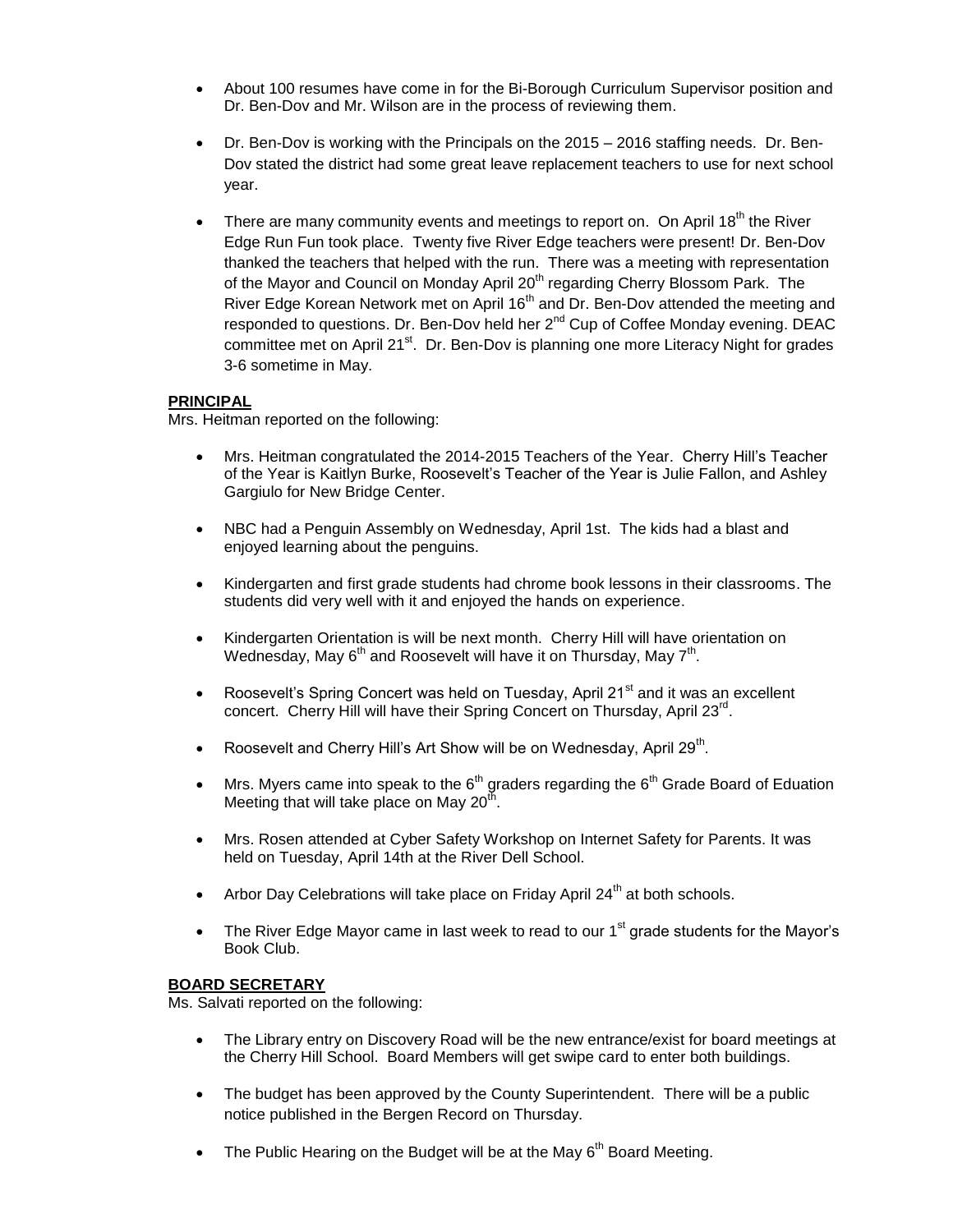The engineer came and looked at the steps to the old gym at Roosevelt School and believes they are structurally sound. Recommendations will come from the architect and Ms. Salvati will report back to the board members when she receives it.

# **PRESIDENT**

Mrs. Myers reported on the following:

- $\bullet$  Mrs. Myers spoke to the 6<sup>th</sup> graders at Cherry Hill School and at Roosevelt School regarding the Student Board Meeting on May 20th.
- The River Edge Shade and Tree Commission invited the Board members to attend Arbor Day Celebrations on Friday, April 24<sup>th</sup>.
- The River Edge Recreation Commission invited the Board members to march in the town's 4<sup>th</sup> of July Parade.

# **COMMITTEES**

- Ms. Dansky spoke about the Personnel Committee Meeting that took place before the Board Meeting. They discussed the number of applicants for the Bi-Borough Curriculum Supervisor opening and staffing for the 2015 – 2016 school year.
- Ms. Walker spoke about the Technology Committee Meeting that took place before the Board Meeting. They spoke about technology budget and laptops for the teachers.

# **MOTIONS TO BE ACTED UPON**

# **ADMINISTRATION/POLICY**

Motion by Mr. Busteed Seconded by Mr. DiBella

> 1. That the Board of Education approve the Minutes and Confidential Minutes March 18, 2015.

Ayes: Mr. Busteed, Ms. Danahy, Ms. Dansky, Mr. DiBella, Mrs. Myers, Ms. Walker Nays: None, Abstained: Mr. Sim

Motion by Mr. DiBella Seconded by Mr. Sim

2. That the Board of Education approve the Minutes of April 1, 2015.

Ayes: Mr. Busteed, Ms. Danahy, Ms. Dansky, Mr. DiBella, Mrs. Myers, Mr. Sim Nays: None, Abstained: Ms. Walker

Motion by Mr. Sim Seconded by Ms. Walker

> 3. That the Board of Education establish the tuition rates per pupil for the 2015-2016 school year:

| <b>Regular Education</b>                          | \$12,160.00 |
|---------------------------------------------------|-------------|
| <b>Building Bridges Autistic Programs</b>         | \$63,519,00 |
| <b>Building Bridges Multiply Disabled Program</b> | \$52,601.00 |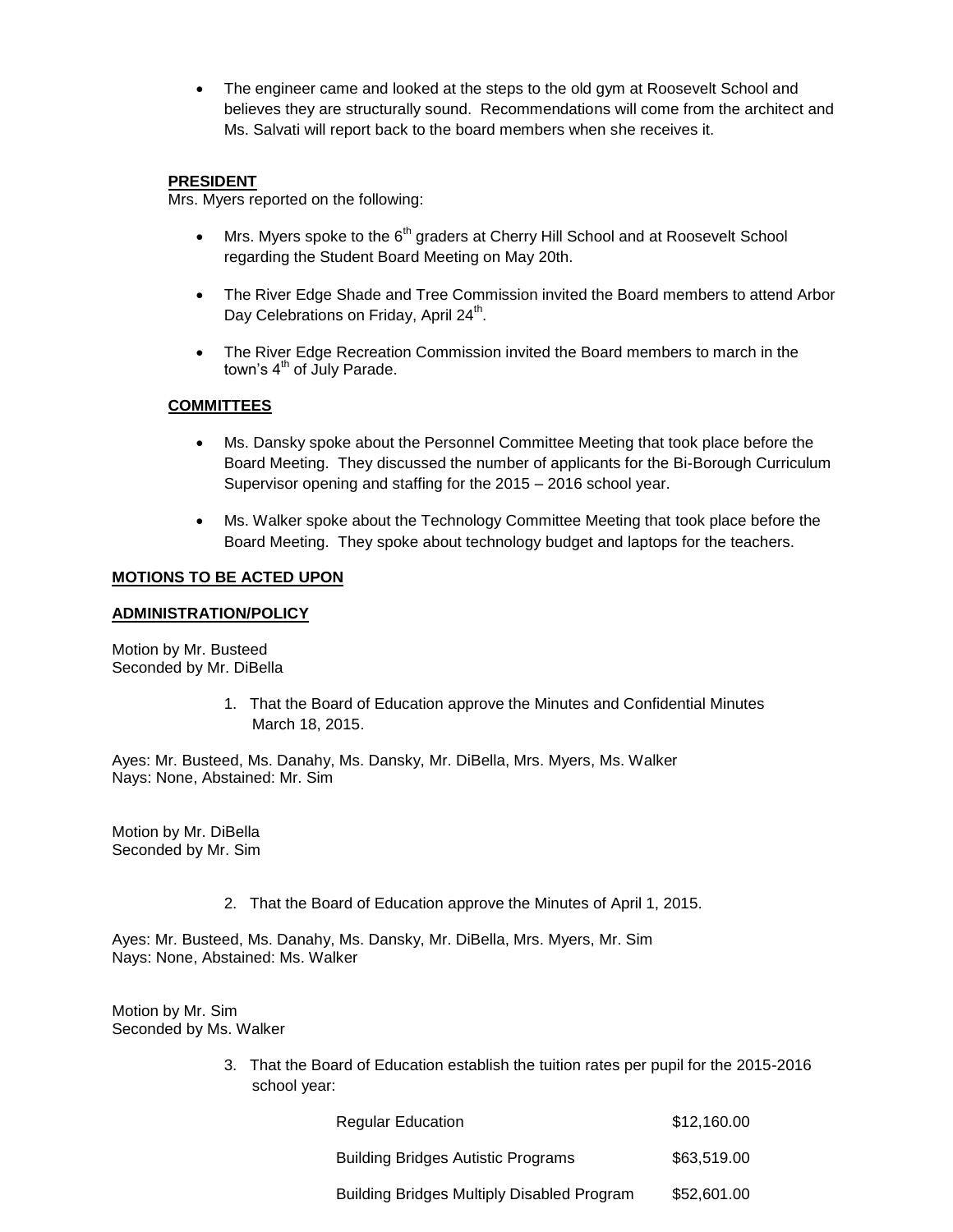- 4. That the Board of Education approve the staff development and travel as per the schedules for April 2015 including relevant mileage reimbursement. (Addendum)
- 5. BE IT RESOLVED that the River Edge Board of Education (hereinafter referred to as the "Board") hereby affirms the Superintendent's decision in HIB Investigation Number 2015-1 for the reasons set forth in the Superintendent's decision to the students' parents, and directs the Business Administrator/Board Secretary to transmit a copy of the Board's decision to the affected students' parents forthwith.
- 6. BE IT RESOLVED that the River Edge Board of Education (hereinafter referred to as the "Board") hereby affirms the Superintendent's decision in HIB Investigation Number 2015-2 for the reasons set forth in the Superintendent's decision to the students' parents, and directs the Business Administrator/Board Secretary to transmit a copy of the Board's decision to the affected students' parents forthwith.

Ayes: Mr. Busteed, Ms. Danahy, Ms. Dansky, Mr. DiBella, Mrs. Myers, Mr. Sim, Ms. Walker Nays: None

Motion by Ms. Walker Seconded by Ms. Dansky

> 7. **WHEREAS,** the health of New Jersey's public employee retirement systems affects the state's economy and its citizens' quality of life, and impacts critical functions, ranging from the state's ability to borrow to finance public works projects to its annual budget including state aid to education and, consequently, the operation of the public schools; and

**WHEREAS,** the New Jersey Pension and Health Benefits Study Commission, appointed by Governor Chris Christie in 2014, has issued its final report, "A Roadmap to Resolution," which proposes monumental changes in how public employee benefits, particularly the Teachers' Pension and Annuity Fund (TPAF) and the School Employees' Health Benefits Program (SEHBP), are financed and administered; and

**WHEREAS,** the River Edge Board of Education believes that reform must balance the health of the state's retiree benefits programs with local school boards' responsibility to provide sound educational programming; and

**WHEREAS,** TPAF benefits are established by the state and not through local school board action; and

**WHEREAS,** post-retirement medical benefits are provided to TPAF retirees through state legislation, not local school board action; and

**WHEREAS,** the River Edge Board of Education believes that the TPAF and any new retirement program for certificated school district staff must be funded by the state government; and

**WHEREAS,** the River Edge Board of Education believes that transferring payment of the employer's contribution to the teacher retirement plan and post-retirement medical benefits from the state to local school districts would have a detrimental impact on the resources necessary to maintain educational programming; and

**WHEREAS,** to restore solvency to, and avert future default of, the state's retirement programs, the pension and benefits reform act of 2011 *(P.L.* 2011, *c.*78) includes a schedule of annual state payments designed to close the deficit of the plans that serve school district employees; and

**WHEREAS,** medical benefits for retired school employees, which will total over \$1 billion in 2015-2016, are a major cost-driver in the state budget; and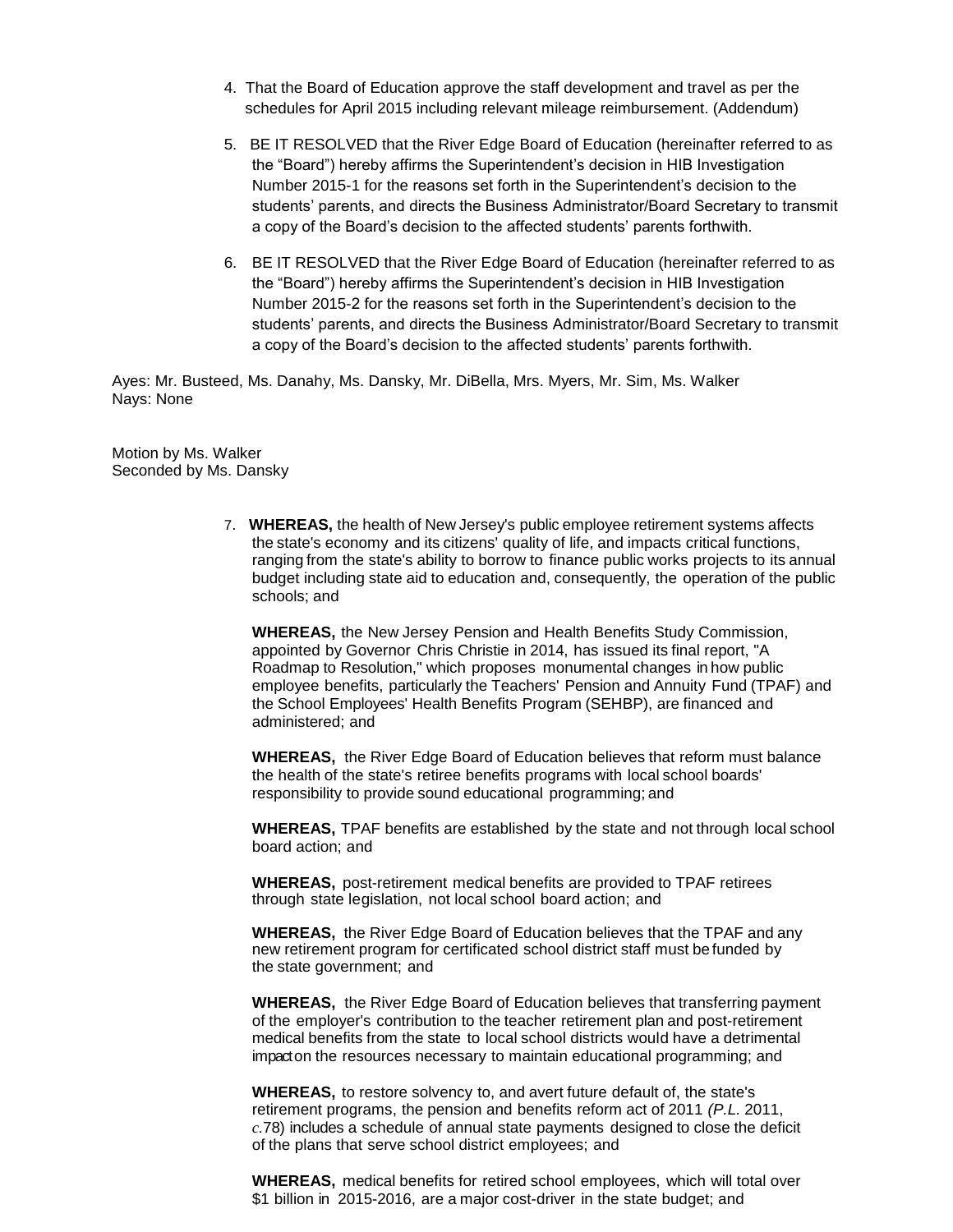**WHEREAS,** the River Edge Board of Education supports the current statutorily required employee contributions toward health benefits, which reflect current practice in the private sector and in public employment inother states, and have provided significant financial relief for local school districts, thereby enabling them to direct resources toward educational programming, including teacher employment.

**NOW, THEREFORE, BE IT RESOLVED** that the River Edge Board of Education urges the state Legislature and Governor to ensure that the employers' cost for teacher pensions and post-retirement medical benefitsfinancial obligations created by the state-are not transferred to local school districts; and be it further

**RESOLVED,** that to provide local school districts and local property taxpayers with financial relief, the Legislature should amend *P.L.* 2011, *c.*78 to make the current employee contributions toward health coverage a permanent requirement and not a subject of labor negotiations; and be it further

**RESOLVED,** that to provide further control over the cost of health benefits, the Legislature should give local boards of education unilateral authority to enroll in the School Employee Health Benefits Program if the board determines that such action would generate financial savings; and be it further **RESOLVED,** that the River Edge Board of Education supports the goal of reducing the overall costs of public employee health and retirement benefits and urges the state Legislature and Governor to take a studied and comprehensive approach that will ensure the long-term solvency of the state's public employee retirement programs without unduly burdening local school district budgets and endangering educational programming; and be it further **RESOLVED,** that this resolution be delivered to Governor Chris Christie, State Senate President Stephen M. Sweeney, Assembly Speaker Vincent Prieto; and the 38 th Legislative District's representatives in the state Senate and General Assembly; andbe it further

**RESOLVED,** that a copy of this resolution be sent to the New Jersey School Boards Association.

Ayes: Mr. Busteed, Ms. Danahy, Ms. Dansky, Mr. DiBella, Mrs. Myers, Mr. Sim, Ms. Walker Nays: None

Motion by Ms. Dansky Seconded by Ms. Danahy

- 8. That the River Edge Board of Education approve a request to be sent to the New Jersey Department of Education for a waiver to allow the district to reduce the number of required observations of tenured staff from three to two for the 2015-2016 school year.
- 9. That the Board of Education approve the following class trip:

| Date    | <b>School</b>        | Grade            | <b>Destination</b>                                  | Cost to<br><b>District</b> |
|---------|----------------------|------------------|-----------------------------------------------------|----------------------------|
| 4/30/15 | New Bridge<br>Center | Pre-k3<br>Pre-k4 | <b>Bowler City</b><br>Hackensack, NJ                | \$0                        |
| 5/19/15 | Cherry Hill          | 6                | Museum of<br><b>Natural History</b><br>New York, NY | \$1,368.00                 |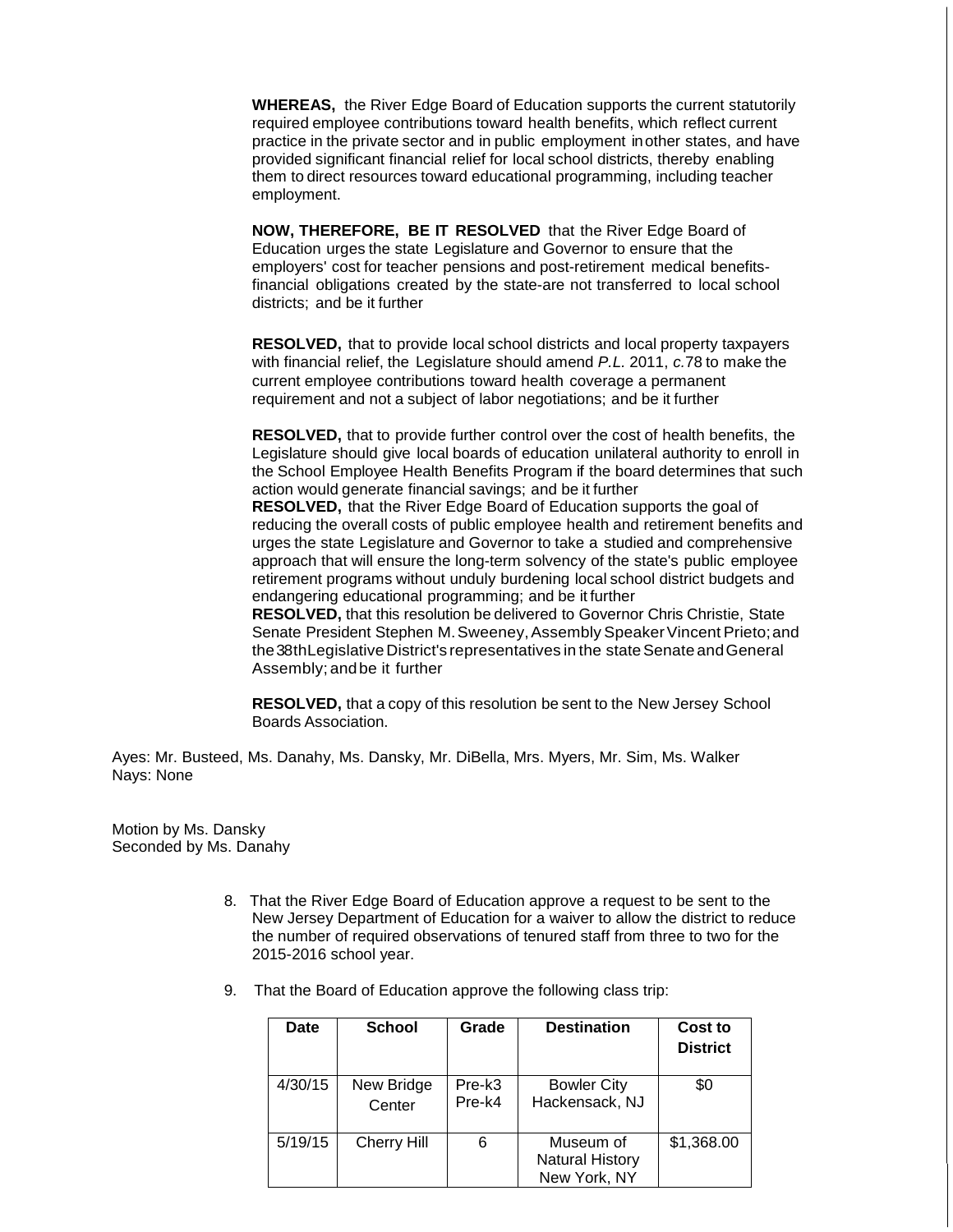| 5/26/15 | Roosevelt          | 6 | Museum of<br><b>Natural History</b><br>New York, NY                           | \$1,008.00 |
|---------|--------------------|---|-------------------------------------------------------------------------------|------------|
| 6/9/15  | <b>Cherry Hill</b> | 5 | Hayden<br>Planetarium/<br>Museum of<br><b>Natural History</b><br>New York, NY | \$1,612.00 |

Ayes: Mr. Busteed, Ms. Danahy, Ms. Dansky, Mr. DiBella, Mrs. Myers, Mr. Sim, Ms. Walker Nays: None

### **CURRICULUM/EDUCATION** -None

### **BUILDING & GROUNDS** – None

#### **FINANCE/GRANTS/GIFTS**

Motion by Ms. Dansky Seconded by Mr. Busteed

> 1. That the Board of Education approve the bills & claims dated April 2015 totaling \$491,906.23 including checks #37208 through #37298. Payrolls dated March 13, 2015 and March 31, 2015, totaling \$1,071,063.87, issued therefore, a copy of such warrants list be attached as part of these minutes. (Addendum)

Ayes: Mr. Busteed, Ms. Danahy, Ms. Dansky, Mr. DiBella, Mrs. Myers, Mr. Sim Nays: None, Abstained: Ms. Walker

Motion by Mr. Busteed Seconded by Mr. DiBella

- 2. That the Board of Education approve the Budget Transfers for the school year 2014-2015 as of February 28, 2015. (Addendum)
- 3. That the River Edge Board of Education approve the Secretary's and Treasurer's Reports for the period ending February 28, 2015.

Further, we certify that as of February 28, 2015, after review of the secretary's monthly financial report (appropriations section) and upon consultation with the appropriate district officials, to the best of our knowledge no major account or fund has been overexpended in violation of N.J.A.C. 6A:23-2.11 and that sufficient funds are available to meet the districts financial obligation for the remainder of the fiscal year. (Addendum)

Ayes: Mr. Busteed, Ms. Danahy, Ms. Dansky, Mr. DiBella, Mrs. Myers, Mr. Sim, Ms. Walker Nays: None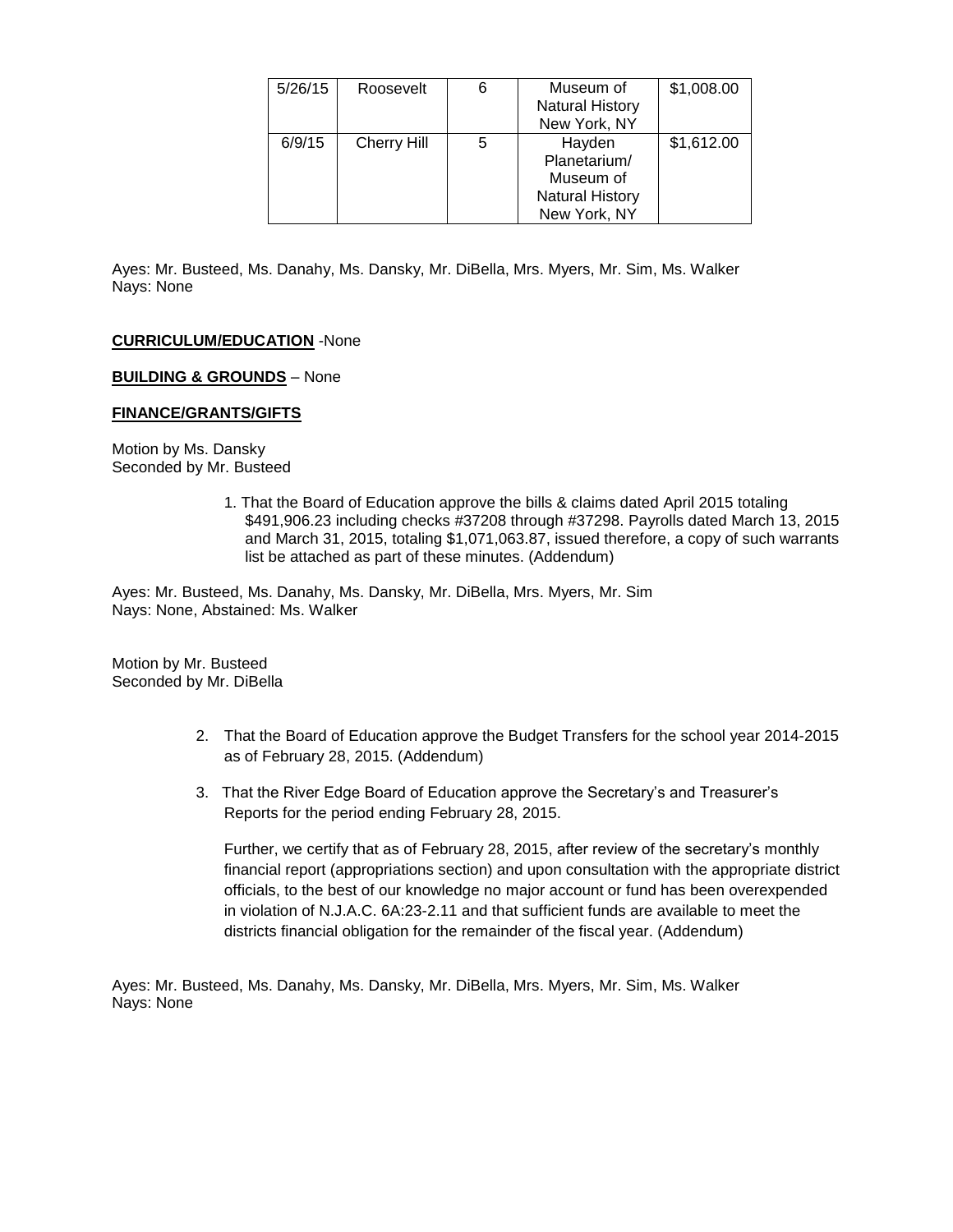### **PERSONNEL**

Motion by Mr. DiBella Seconded by Mr. Sim

> 1. That the Board of Education accept, with regret, the resignation of Marisa Kossoy, Roosevelt School Principal, effective June 30, 2015.

Ayes: Mr. Busteed, Ms. Danahy, Ms. Dansky, Mr. DiBella, Mrs. Myers, Mr. Sim, Ms. Walker Nays: None

Motion by Mr. Sim Seconded by Ms. Walker

> 2. That the Board of Education accept, with regret, the resignation of Yvonne Bell, Parttime Clerical Aide, effective May 18, 2015.

Ayes: Mr. Busteed, Ms. Danahy, Ms. Dansky, Mr. DiBella, Mrs. Myers, Mr. Sim, Ms. Walker Nays: None

### **RIVER EDGE SPECIAL EDUCATION** – None

### **REGION V ADMINISTRATION & TRANSPORTATION**

Motion by Ms. Walker Seconded by Ms. Danahy

- 1. That the Board of Education approve the bills & claims dated April 2015 totaling \$860,091.89 including checks #64044 through #64198 .
- 2. That the Board of Education approve the following Quote Contract with 4 Diamond Transportation.

|      | Route $#$   Transporter | <b>Per Diem</b>                    |
|------|-------------------------|------------------------------------|
| Q204 |                         | Bryan/Merritt   $$230.00$ (w/aide) |

Ayes: Mr. Busteed, Ms. Danahy, Ms. Dansky, Mr. DiBella, Mrs. Myers, Mr. Sim, Ms. Walker Nays: None

### **OLD/NEW BUSINESS**

Ms. Dansky stated there will be a Second Chance Toys Collection and a free paper shredding Saturday, April 25<sup>th</sup> at the Cherry Hill School parking lot. She also stated there will be a Bergen County School Boards Meeting on Tuesday, May 5<sup>th</sup> at Maggiano's Restaurant in Hackensack.

### **PUBLIC DISCUSSION** - None

### **CLOSED SESSION**

Motion to convene the Closed Session at 8:40 PM made by Mr. Busteed and seconded by Ms. Walker

Motion to adjourn the Closed Session at 9:30 PM made by Ms. Dansky and seconded by Ms. Walker

Ayes: Mr. Busteed, Ms. Danahy, Ms. Dansky, Mr. DiBella, Mrs. Myers, Mr. Sim, Ms. Walker Nays: None